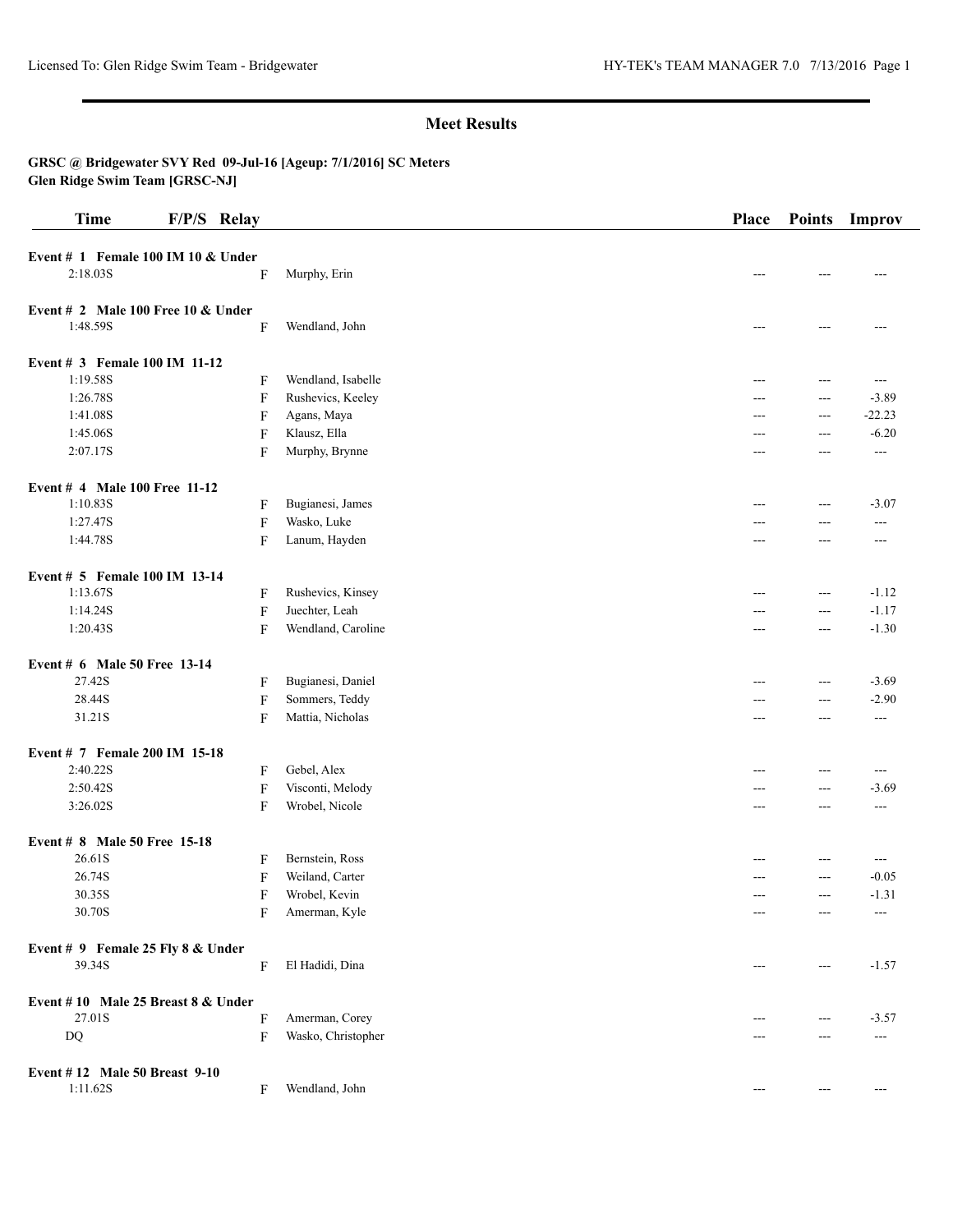**GRSC @ Bridgewater SVY Red 09-Jul-16 [Ageup: 7/1/2016] SC Meters Glen Ridge Swim Team [GRSC-NJ]**

| <b>Time</b>                        | F/P/S Relay |                           |                    | Place | <b>Points</b> | Improv                   |
|------------------------------------|-------------|---------------------------|--------------------|-------|---------------|--------------------------|
| Event #13 Female 50 Fly 11-12      |             |                           |                    |       |               |                          |
| 36.35S                             |             | F                         | Weiland, Meah      | ---   | $---$         | $-1.37$                  |
| 38.23S                             |             | F                         | Wendland, Isabelle |       | $---$         | $-2.15$                  |
| 43.25S                             |             | F                         | Mattia, Marisol    | ---   | ---           | $\overline{\phantom{a}}$ |
| 44.09S                             |             | F                         | Rushevics, Keeley  | ---   | ---           | $-1.75$                  |
| 51.64S                             |             | F                         | Maffei, Cristina   | ---   | $---$         | $---$                    |
| 57.22S                             |             | F                         | Osborne, Samantha  | $---$ | $---$         | $---$                    |
| 1:01.46S                           |             | F                         | Murphy, Brynne     | ---   | $---$         | $---$                    |
| 1:02.90S                           |             | $\boldsymbol{\mathrm{F}}$ | Amerman, Abigail   | ---   | $---$         | $---$                    |
| 1:04.02S                           |             | F                         | Alaimo, Natalie    | $---$ | ---           | 0.61                     |
| Event #14 Male 50 Breast 11-12     |             |                           |                    |       |               |                          |
| 50.04S                             |             | F                         | Wasko, Luke        | ---   | $---$         | $---$                    |
| 55.27S                             |             | ${\bf F}$                 | El Hadidi, Sammy   | ---   | $---$         | $-5.43$                  |
| DQ                                 |             | $\mathbf F$               | Lanum, Hayden      | ---   | $---$         | $\frac{1}{2}$            |
| Event #15 Female 100 Fly 13-14     |             |                           |                    |       |               |                          |
| 1:13.81S                           |             | F                         | Juechter, Leah     | ---   | $---$         | $-7.93$                  |
| 1:27.20S                           |             | $\boldsymbol{\mathrm{F}}$ | Wendland, Caroline | ---   | $---$         | $-3.70$                  |
| 1:50.90S                           |             | $\mathbf F$               | Amerman, Laura     | ---   | ---           | ---                      |
| Event #16 Male 100 Breast 13-14    |             |                           |                    |       |               |                          |
| 1:21.58S                           |             | F                         | Sommers, Teddy     | ---   | ---           | $-5.81$                  |
| 1:35.32S                           |             | ${\bf F}$                 | Mattia, Nicholas   | ---   | $---$         | $---$                    |
| 1:39.54S                           |             | $\mathbf F$               | Rossi, Nicholas    | ---   | $---$         | ---                      |
| Event #17 Female 100 Fly 15-18     |             |                           |                    |       |               |                          |
| 1:12.21S                           |             | F                         | Brewer, Alexis     | ---   | ---           | ---                      |
| 1:18.15S                           |             | ${\bf F}$                 | Visconti, Melody   | ---   | $---$         | $-4.56$                  |
| 1:28.85S                           |             | F                         | Pacelli, Sarah     | $---$ | $---$         | $---$                    |
| Event #18 Male 100 Breast 15-18    |             |                           |                    |       |               |                          |
| 1:19.20S                           |             | F                         | Bernstein, Ross    | ---   | ---           | ---                      |
| 1:21.60S                           |             | ${\bf F}$                 | Bugianesi, Ryan    |       | ---           | $-0.88$                  |
| 1:28.52S                           |             | F                         | Pacelli, Paul      | $---$ | ---           | ---                      |
| Event #19 Female 25 Free 8 & Under |             |                           |                    |       |               |                          |
| 39.26S                             |             | F                         | El Hadidi, Dina    | $---$ | $---$         | 1.79                     |
| Event $#20$ Male 25 Back 8 & Under |             |                           |                    |       |               |                          |
| 26.11S                             |             | F                         | Wasko, Christopher |       | ---           | $-8.42$                  |
| 28.22S                             |             | F                         | Amerman, Corey     | ---   | $---$         | $---$                    |
| Event #21 Female 50 Free 9-10      |             |                           |                    |       |               |                          |
| 59.75S                             |             | F                         | Murphy, Erin       | ---   | $---$         | $---$                    |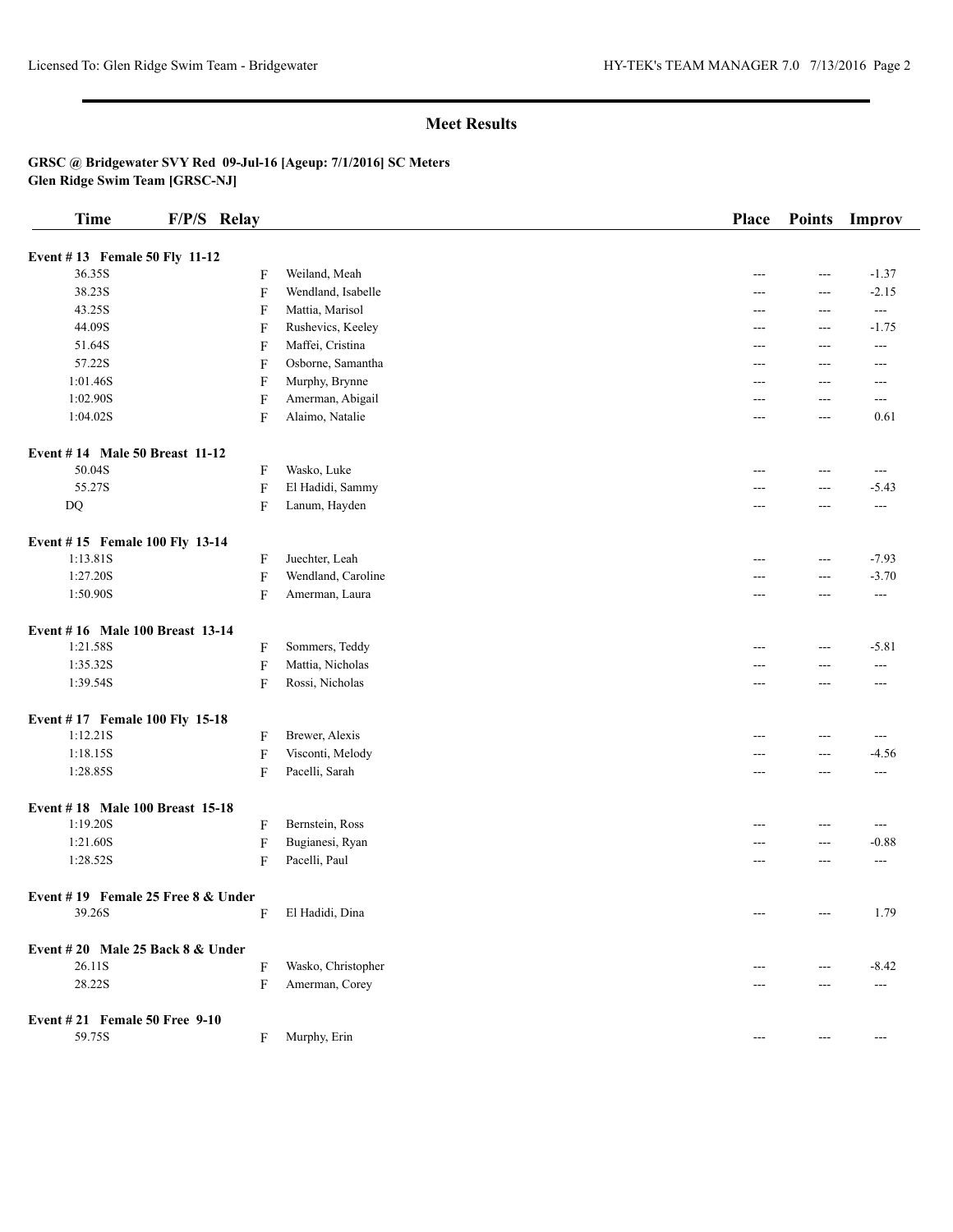**GRSC @ Bridgewater SVY Red 09-Jul-16 [Ageup: 7/1/2016] SC Meters Glen Ridge Swim Team [GRSC-NJ]**

| <b>Time</b>                                   | F/P/S Relay    |                |                                             |                       | Place                | <b>Points</b> | Improv   |
|-----------------------------------------------|----------------|----------------|---------------------------------------------|-----------------------|----------------------|---------------|----------|
| Event #23 Female 50 Free 11-12                |                |                |                                             |                       |                      |               |          |
| 33.09S                                        |                | F              | Weiland, Meah                               |                       |                      | ---           | ---      |
| 37.30S                                        |                | F              | Mattia, Marisol                             |                       | ---                  | $---$         | $---$    |
| 39.70S                                        |                | $\mathbf F$    | Agans, Maya                                 |                       | ---                  | ---           | $-5.94$  |
| 41.07S                                        |                | $\mathbf F$    | Klausz, Ella                                |                       | ---                  | ---           | $-2.59$  |
| 44.32S                                        |                | F              | Amerman, Abigail                            |                       | ---                  | $---$         | $-3.04$  |
| 46.53S                                        |                | $\mathbf F$    | Maffei, Cristina                            |                       | ---                  | $---$         | $-10.40$ |
| 47.22S                                        |                | F              | Alaimo, Natalie                             |                       | ---                  | ---           | ---      |
|                                               |                |                |                                             |                       |                      |               |          |
| <b>Event #24 Male 50 Back 11-12</b><br>40.48S |                |                |                                             |                       |                      | $---$         |          |
|                                               |                | F              | Bugianesi, James                            |                       | ---                  |               | $---$    |
| 45.45S                                        |                | $\mathbf F$    | Rossi, Drew                                 |                       | ---                  | $---$         | $---$    |
| 1:02.90S                                      |                | $\mathbf F$    | El Hadidi, Sammy                            |                       | ---                  | ---           | $-9.52$  |
| Event #25 Female 100 Free 13-14               |                |                |                                             |                       |                      |               |          |
| 1:05.11S                                      |                | F              | Rushevics, Kinsey                           |                       | ---                  | ---           | $-0.19$  |
| 1:28.53S                                      |                | $\overline{F}$ | Visconti, Natalie                           |                       | ---                  | $---$         | $---$    |
| 1:35.12S                                      |                | F              | Osborne, Amanda                             |                       | ---                  | ---           | ---      |
| 1:35.95S                                      |                | F              | Amerman, Laura                              |                       | ---                  | $---$         | ---      |
| 1:57.67S                                      |                | F              | El Hadidi, Nora                             |                       | ---                  | $---$         | ---      |
| Event #26 Male 100 Back 13-14                 |                |                |                                             |                       |                      |               |          |
| 1:12.03S                                      |                | $\mathbf F$    | Bugianesi, Daniel                           |                       |                      | ---           |          |
| 1:50.48S                                      |                | $\mathbf{F}$   | Rossi, Nicholas                             |                       | ---                  | $---$         | ---      |
| Event #27 Female 100 Free 15-18               |                |                |                                             |                       |                      |               |          |
| 1:06.05S                                      |                | $\mathbf F$    | Gebel, Alex                                 |                       | ---                  | ---           | ---      |
| 1:07.51S                                      |                | F              | Brewer, Alexis                              |                       | ---                  | $---$         | 4.88     |
| 1:09.95S                                      |                | F              | Pacelli, Sarah                              |                       | $---$                | $---$         | ---      |
| 1:16.92S                                      |                | $\mathbf F$    | Carmody, Kiera                              |                       | ---                  | $---$         | $---$    |
| 1:31.30S                                      |                | F              | Maffei, Francesca                           |                       | ---                  | $---$         | $-10.90$ |
| Event #28 Male 100 Back 15-18                 |                |                |                                             |                       |                      |               |          |
| 1:08.04S                                      |                | F              | Bugianesi, Ryan                             |                       | ---                  | $---$         | $---$    |
| 1:12.28S                                      |                | $\mathbf F$    | Weiland, Carter                             |                       | ---                  | $---$         | 0.07     |
| 1:19.74S                                      |                | F              | Pacelli, Paul                               |                       | ---                  | ---           | $---$    |
|                                               |                |                |                                             |                       |                      |               |          |
| Event #32 Male 200 Free Relay 9-12            |                |                |                                             |                       |                      |               |          |
| 2:57.85S F                                    | A Relay        |                | Glen Ridge Swim Team                        |                       |                      |               |          |
| Christopher Wasko (7)                         |                |                | John Wendland (9)                           | Drew Rossi (11)       | Sammy El Hadidi (11) |               |          |
| Event #33 Female 200 Medley Relay 13-18       |                |                |                                             |                       |                      |               |          |
| 2:19.01S F                                    | A Relay        |                | Glen Ridge Swim Team                        |                       | $---$                | ---           |          |
| Kinsey Rushevics (14)                         |                |                | Leah Juechter (14)                          | Alexis Brewer (18)    | Sarah Pacelli (15)   |               |          |
| 2:34.49S F                                    | <b>B</b> Relay |                | Glen Ridge Swim Team                        |                       |                      | $---$         |          |
| Caroline Wendland (14)                        |                |                | Natalie Visconti (13)                       | Kiera Carmody (17)    | Melody Visconti (16) |               |          |
| 3:26.02S F<br>Nora El Hadidi (13)             | C Relay        |                | Glen Ridge Swim Team<br>Amanda Osborne (14) | Francesca Maffei (15) | Kathryn Blood (15)   | $---$         |          |
|                                               |                |                |                                             |                       |                      |               |          |